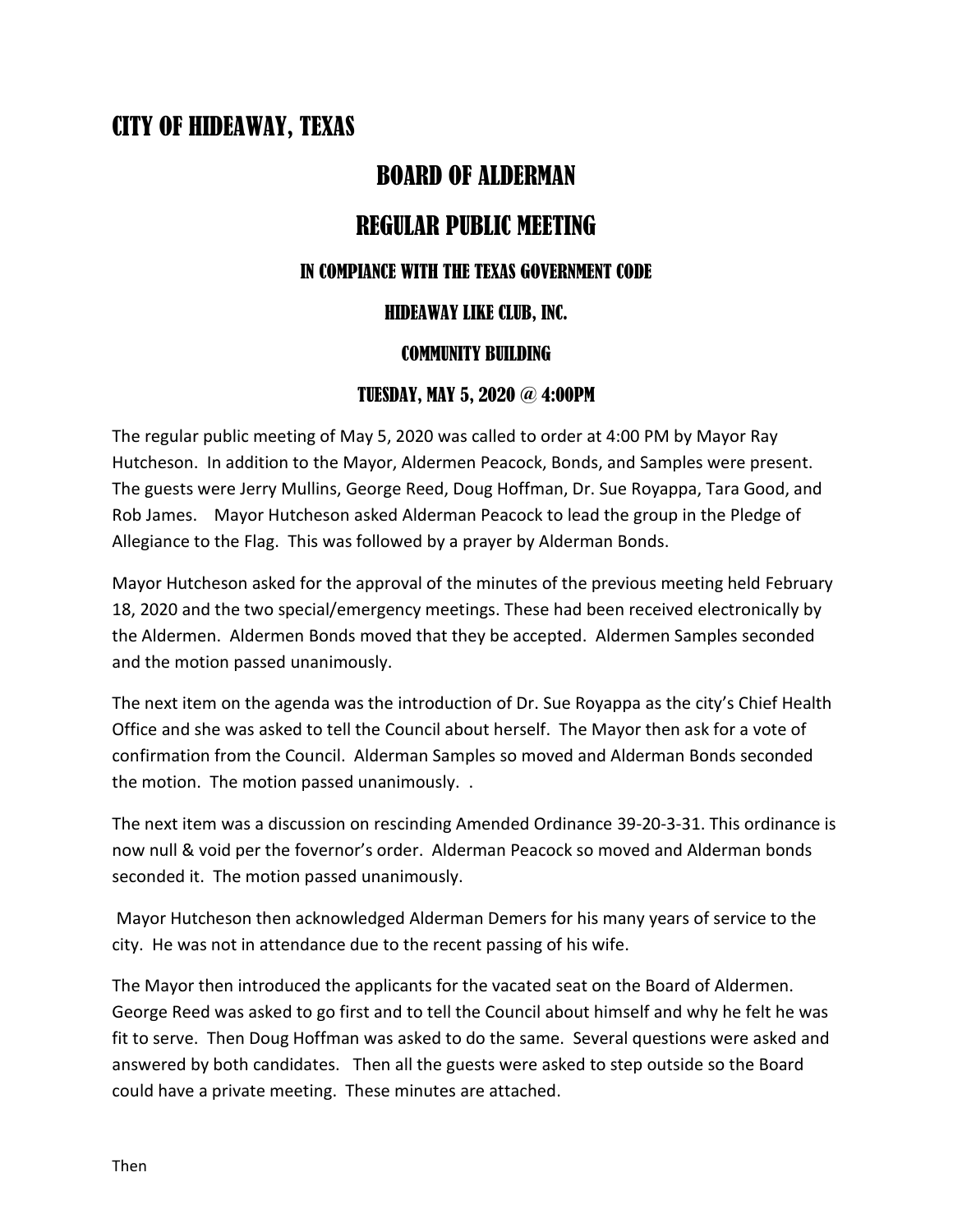After the private meeting was adjourned, the guests returned and were told that Doug Hoffman would be the next Aldermen. Seconded it.

Next the Secretary, Judy Blossom, swore in Carol Ann Samples, Richard Peacock, Jerry Mullins and Doug Hoffman as the New Aldermen for the city of Hideaway.

The Assistant Treasurer Alderman Samples then gave the financial report. Aldermen Peapock moved that the report be accepted and Aldermen Bonds seconded the motion. The motion passed unanimously. Since the resignation of Aldermen Rumsch, the Council is in need of a Treasurer. A discussion followed and Aldermen Samples nominated Aldermen Mullins. This was seconded by Aldermen Peacock. The motion passed unanimously.

Next on the agenda was the changeover from code Red to RAVE. The cost would be \$1,800 for a unique domain. Steven Self has agreed to train anyone that wants to be trained. All members agreed to this change.

report from the Secretary on the upcoming election. Ms. Blossom reported that Aldermen Peacock and Samples had filed to run again and would be unopposed. Alderman Demers also filed to run again but he will be opposed by Jerry Mullins. Therefore an election will be held.

The next item on the agenda was a discussion as to joining Smith County in a switch from Code Red to RAVE. Alderman Bonds has looked into RAVE and found that it seems to be for emergency contacting by texting only. We have too Many residents that don't depend on their cell phones and don't use texting. Hideaway also needs a facility that will contact residents in nonemergency situations also. Alderman Bonds volunteered to look into RAVE further before we commit to Smith County. It is the Mayors understanding that if we want to sign up with RAVE with our own domain it is a \$1,800 onetime charge.

Next Mayor Hutcheson brought up items that do not need a vote from the Council. He asked for a volunteer to act as administrator for the city for the 2020 Census. Alderman Bonds did so. At this time Alderman Demers handed in a notarized letter withdrawing from the election. This changed our need to have an election, saving the city money. The next item is our Website. Jim Carras has volunteered to be our webmaster. Our city secretary has been asked to scan in all of our ordinances and send them to the Mayor. He will then forward them on to the webmaster.

The Mayor then adjourned the meeting adjourned at 5:30pm.